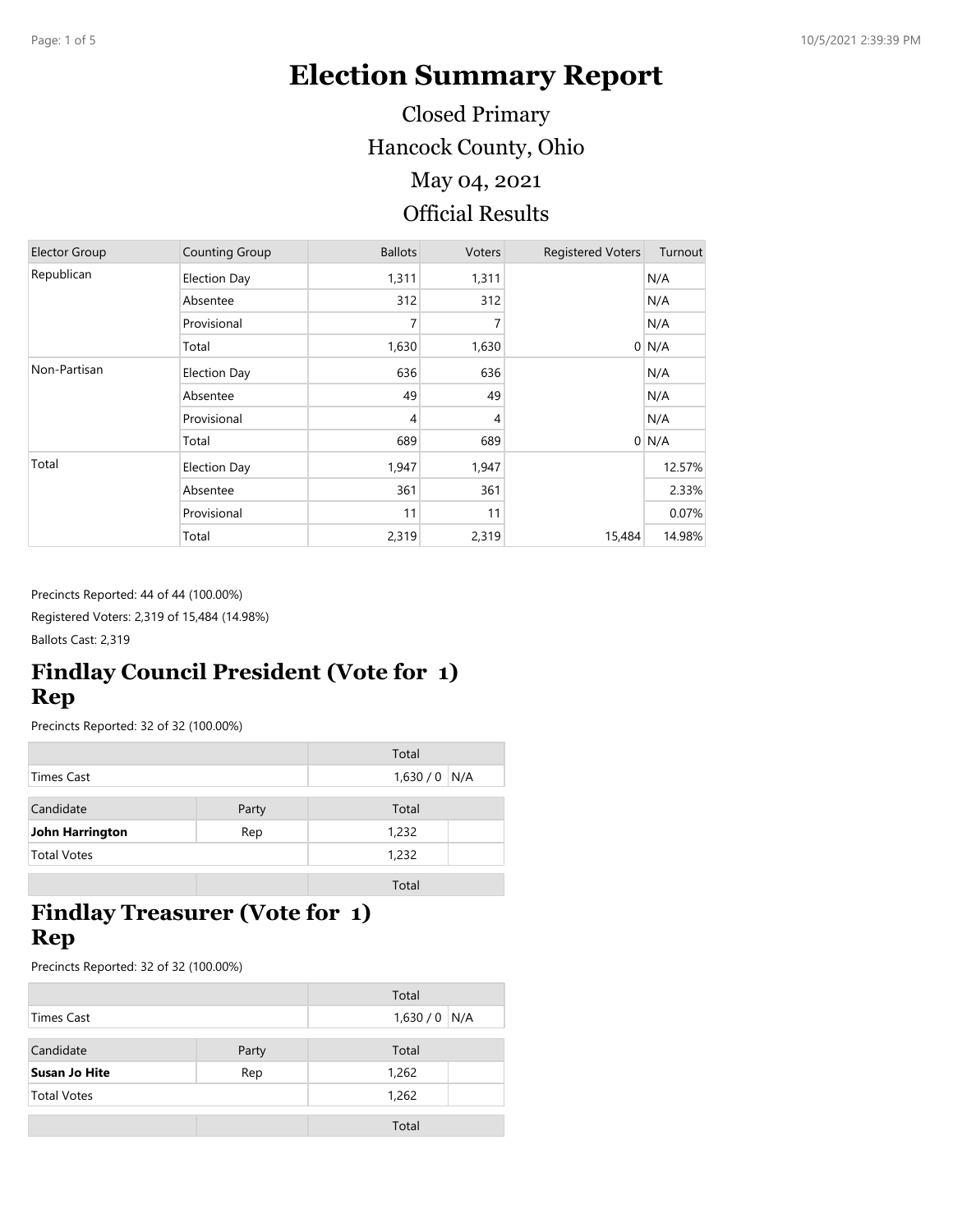### **Findlay Council At Large (Vote for 3) Rep**

Precincts Reported: 32 of 32 (100.00%)

|                        |       | Total          |  |
|------------------------|-------|----------------|--|
| <b>Times Cast</b>      |       | 1,630/0<br>N/A |  |
| Candidate              | Party | Total          |  |
| Holly Frische          | Rep   | 711            |  |
| <b>Randy Greeno</b>    | Rep   | 1,282          |  |
| <b>Grant C. Russel</b> | Rep   | 895            |  |
| Jeffrey D. Wobser      | Rep   | 1,097          |  |
| <b>Total Votes</b>     |       | 3,985          |  |
|                        |       | Total          |  |

#### **Findlay Council Member - 1st Ward (Vote for 1) Rep**

Precincts Reported: 4 of 4 (100.00%)

|                     |       | Total        |  |
|---------------------|-------|--------------|--|
| Times Cast          |       | 174/0<br>N/A |  |
|                     |       |              |  |
| Candidate           | Party | Total        |  |
| Bud Haas, Jr.       | Rep   | 73           |  |
| <b>Brad Wisener</b> | Rep   | 85           |  |
| <b>Total Votes</b>  |       | 158          |  |
|                     |       | Total        |  |
|                     |       |              |  |

# **Findlay Council Member - 2nd Ward (Vote for 1) Rep**

Precincts Reported: 5 of 5 (100.00%)

|                        |       | Total       |  |
|------------------------|-------|-------------|--|
| Times Cast             |       | $362/0$ N/A |  |
| Candidate              | Party | Total       |  |
| <b>Dennis Hellmann</b> | Rep   | 287         |  |
| <b>Total Votes</b>     |       | 287         |  |
|                        |       | Total       |  |

#### **Findlay Council Member - 3rd Ward (Vote for 1) Rep**

Precincts Reported: 4 of 4 (100.00%)

|                      |       | Total       |  |
|----------------------|-------|-------------|--|
| Times Cast           |       | $252/0$ N/A |  |
| Candidate            | Party | Total       |  |
| <b>Beth Warnecke</b> | Rep   | 194         |  |
| <b>Total Votes</b>   |       | 194         |  |
|                      |       |             |  |
|                      |       | Total       |  |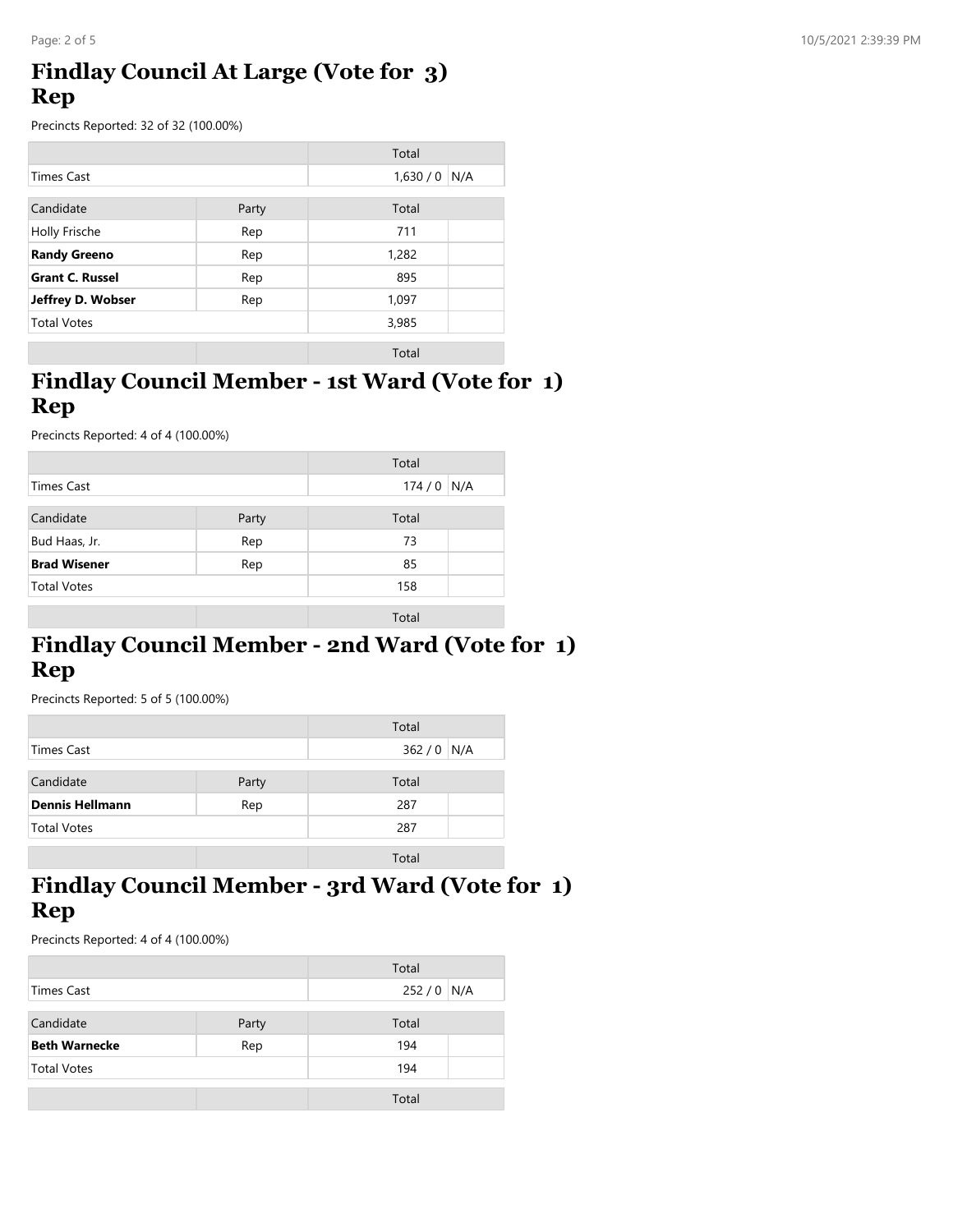## **Findlay Council Member - 4th Ward (Vote for 1) Rep**

Precincts Reported: 5 of 5 (100.00%)

|                    |       | Total       |  |
|--------------------|-------|-------------|--|
| Times Cast         |       | $185/0$ N/A |  |
| Candidate          | Party | Total       |  |
| James P. Slough    | Rep   | 153         |  |
| <b>Total Votes</b> |       | 153         |  |
|                    |       | Total       |  |

## **Findlay Council Member - 5th Ward (Vote for 1) Rep**

Precincts Reported: 5 of 5 (100.00%)

|                        |       | Total       |  |
|------------------------|-------|-------------|--|
| Times Cast             |       | 398 / 0 N/A |  |
| Candidate              | Party | Total       |  |
| <b>Brian R. Bauman</b> | Rep   | 309         |  |
| <b>Total Votes</b>     |       | 309         |  |
|                        |       | Total       |  |

#### **Findlay Council Member - 6th Ward (Vote for 1) Rep**

Precincts Reported: 4 of 4 (100.00%)

|                       |       | Total        |  |
|-----------------------|-------|--------------|--|
| <b>Times Cast</b>     |       | 84 / 0   N/A |  |
| Candidate             | Party | Total        |  |
| <b>James Niemeyer</b> | Rep   | 72           |  |
| <b>Total Votes</b>    |       | 72           |  |
|                       |       | Total        |  |

### **Findlay Council Member - 7th Ward (Vote for 1) Rep**

Precincts Reported: 5 of 5 (100.00%)

|                    |       | Total       |  |
|--------------------|-------|-------------|--|
| Times Cast         |       | $175/0$ N/A |  |
|                    |       |             |  |
| Candidate          | Party | Total       |  |
| Joshua V. Palmer   | Rep   | 137         |  |
| <b>Total Votes</b> |       | 137         |  |
|                    |       |             |  |
|                    |       | Total       |  |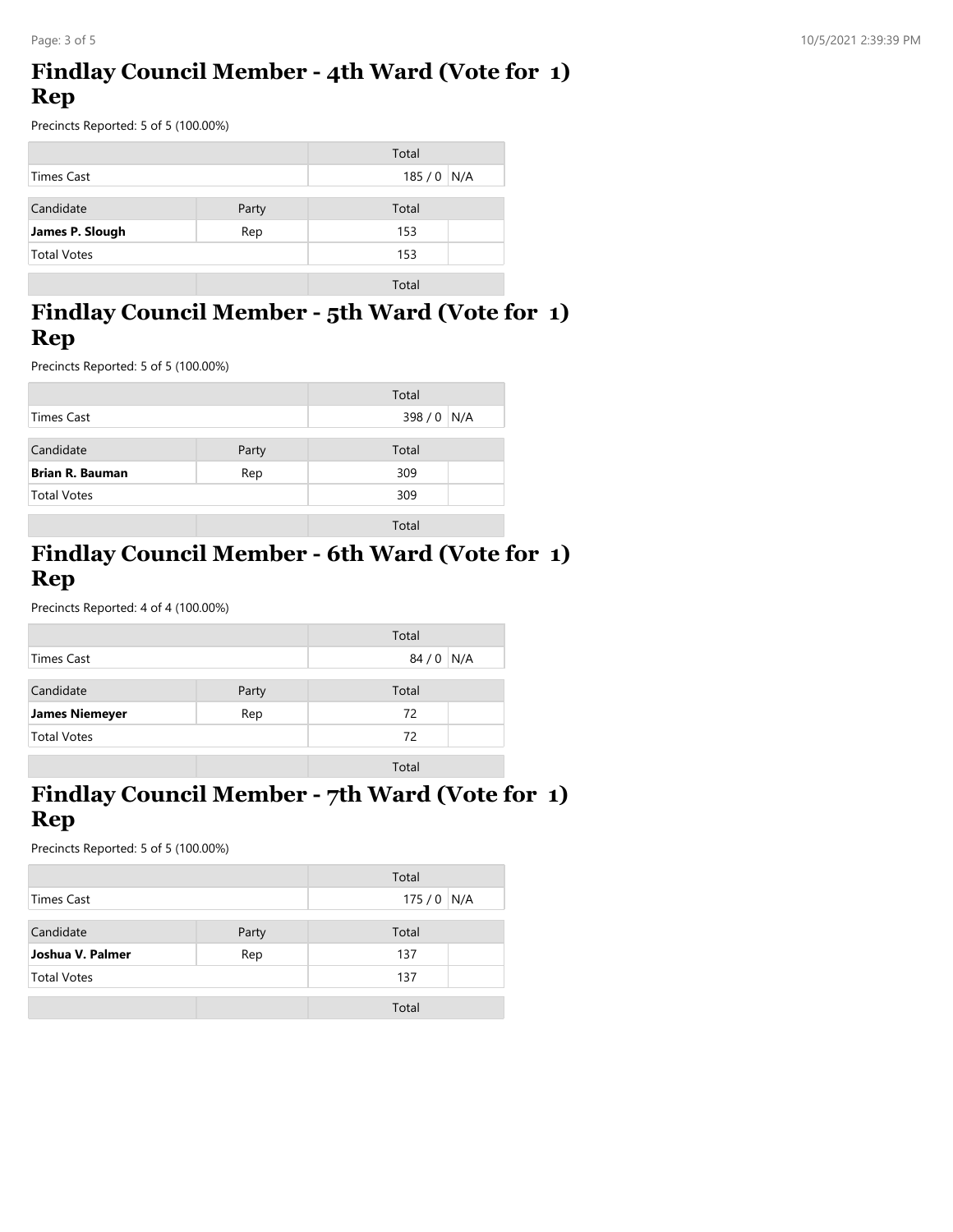#### **Fostoria Council Member - 2nd Ward (Vote for 1) NP**

Precincts Reported: 2 of 2 (100.00%)

|                         |       | Total       |  |
|-------------------------|-------|-------------|--|
| Times Cast              |       | $102/0$ N/A |  |
| Candidate               | Party | Total       |  |
| No Valid Petition Filed |       |             |  |
| <b>Total Votes</b>      |       | 0           |  |
|                         |       | Total       |  |

#### **1 Fostora City Income Tax (Vote for 1) NP**

Precincts Reported: 2 of 2 (100.00%)

|                           |       | Total |     |
|---------------------------|-------|-------|-----|
| <b>Times Cast</b>         |       | 102/0 | N/A |
| Candidate                 | Party | Total |     |
| <b>FOR THE INCOME TAX</b> |       | 58    |     |
| AGAINST THE INCOME TAX    |       | 44    |     |
| <b>Total Votes</b>        |       | 102   |     |
|                           |       | Total |     |

#### **2 Delaware Township Tax Levy (Vote for 1) NP**

Precincts Reported: 1 of 1 (100.00%)

|                             |       | Total       |  |
|-----------------------------|-------|-------------|--|
| Times Cast                  |       | $214/0$ N/A |  |
| Candidate                   | Party | Total       |  |
| <b>FOR THE TAX LEVY</b>     |       | 142         |  |
| <b>AGAINST THE TAX LEVY</b> |       | 71          |  |
| <b>Total Votes</b>          |       | 213         |  |
|                             |       | Total       |  |

#### **3 Orange Township Tax Levy (Vote for 1) NP**

Precincts Reported: 1 of 1 (100.00%)

|                             |       | Total |     |
|-----------------------------|-------|-------|-----|
| Times Cast                  |       | 44/0  | N/A |
|                             |       |       |     |
| Candidate                   | Party | Total |     |
| <b>FOR THE TAX LEVY</b>     |       | 32    |     |
| <b>AGAINST THE TAX LEVY</b> |       | 12    |     |
| <b>Total Votes</b>          |       | 44    |     |
|                             |       |       |     |
|                             |       | Total |     |